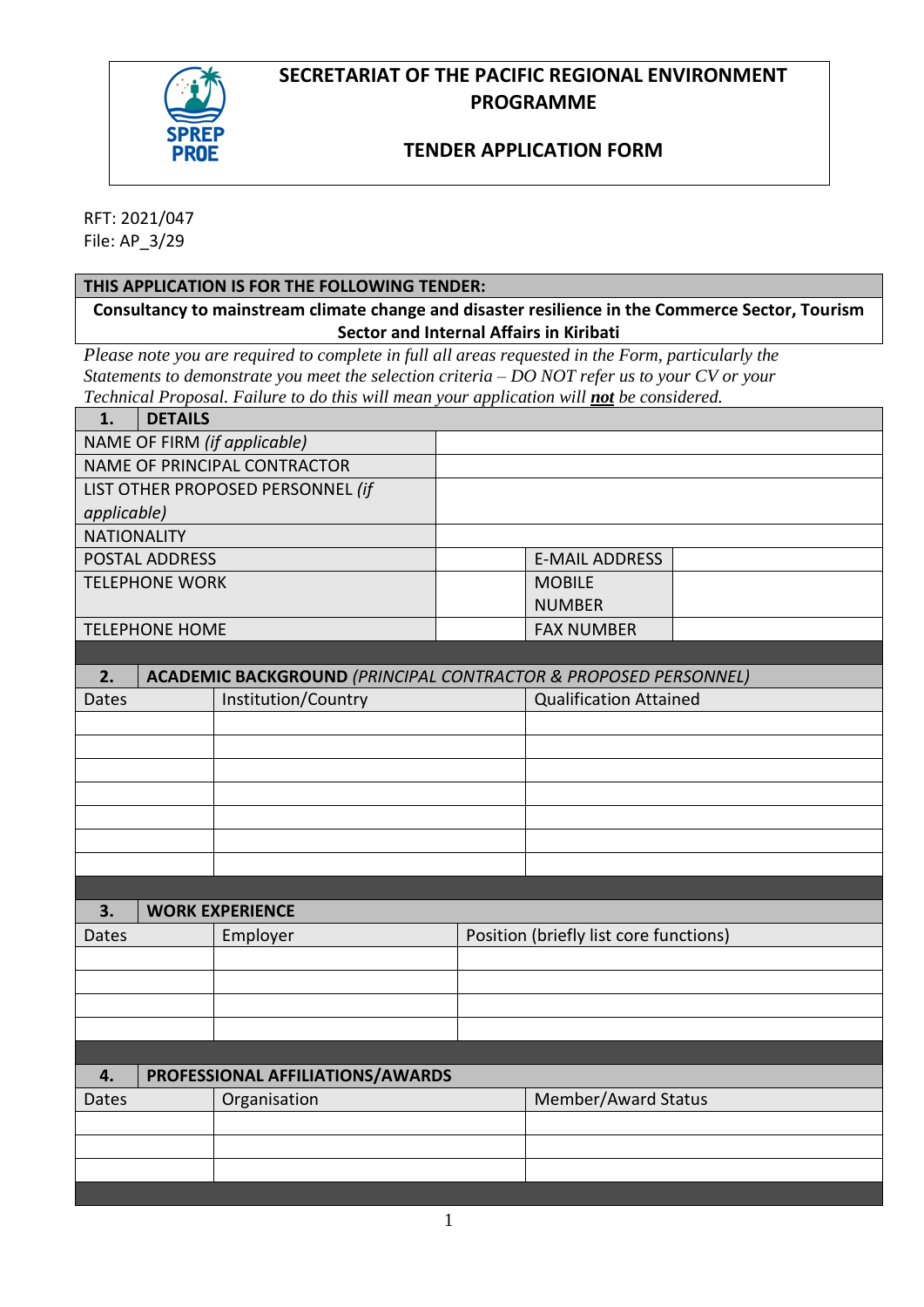| 5.                                                                    | PROFESSIONAL REFEREES (Provide three references relevant to this tender submission, including |           |                                           |  |  |  |  |  |  |
|-----------------------------------------------------------------------|-----------------------------------------------------------------------------------------------|-----------|-------------------------------------------|--|--|--|--|--|--|
|                                                                       | the most recent work completed)                                                               |           |                                           |  |  |  |  |  |  |
| Name                                                                  |                                                                                               | Position  | <b>Organisation &amp; Contact Details</b> |  |  |  |  |  |  |
|                                                                       |                                                                                               |           |                                           |  |  |  |  |  |  |
|                                                                       |                                                                                               |           |                                           |  |  |  |  |  |  |
|                                                                       |                                                                                               |           |                                           |  |  |  |  |  |  |
|                                                                       |                                                                                               |           |                                           |  |  |  |  |  |  |
|                                                                       |                                                                                               |           |                                           |  |  |  |  |  |  |
| STATE HOW YOU MEET EACH SELECTION CRITERIA<br>6.<br><b>CRITERIA 1</b> |                                                                                               |           |                                           |  |  |  |  |  |  |
|                                                                       | Qualifications and expertise (50%):                                                           | $\bullet$ |                                           |  |  |  |  |  |  |
| a.                                                                    | bachelor's degree in statistics,                                                              |           |                                           |  |  |  |  |  |  |
|                                                                       | economics, social sciences, public policy<br>or any other field relevant to Monitoring        |           |                                           |  |  |  |  |  |  |
|                                                                       | and Evaluation.                                                                               |           |                                           |  |  |  |  |  |  |
| b.                                                                    | at least minimum of 5 years of combined                                                       |           |                                           |  |  |  |  |  |  |
|                                                                       | experience in drafting monitoring and                                                         |           |                                           |  |  |  |  |  |  |
|                                                                       | evaluation frameworks with sound<br>knowledge and understanding of                            |           |                                           |  |  |  |  |  |  |
|                                                                       | monitoring and evaluation systems and                                                         |           |                                           |  |  |  |  |  |  |
|                                                                       | frameworks.                                                                                   |           |                                           |  |  |  |  |  |  |
| $C_{1}$                                                               | proven track record of working and                                                            |           |                                           |  |  |  |  |  |  |
|                                                                       | engaging with a range of stakeholders<br>across sectors in the Pacific producing              |           |                                           |  |  |  |  |  |  |
|                                                                       | high-quality results and outputs with                                                         |           |                                           |  |  |  |  |  |  |
|                                                                       | minimal supervision.                                                                          |           |                                           |  |  |  |  |  |  |
| d.                                                                    | knowledge of Kiribati's national                                                              |           |                                           |  |  |  |  |  |  |
|                                                                       | development plan, adaptation plan,<br>climate change and disaster related                     |           |                                           |  |  |  |  |  |  |
|                                                                       | policies, strategies, institutions, and                                                       |           |                                           |  |  |  |  |  |  |
|                                                                       | regulations.                                                                                  |           |                                           |  |  |  |  |  |  |
| е.                                                                    | excellent oral and written communications<br>skills and articulation to communicate           |           |                                           |  |  |  |  |  |  |
|                                                                       | complex issues.                                                                               |           |                                           |  |  |  |  |  |  |
| <b>CRITERIA 2</b>                                                     |                                                                                               | $\bullet$ | Attach a detailed workplan if required    |  |  |  |  |  |  |
|                                                                       |                                                                                               |           |                                           |  |  |  |  |  |  |
| Detailed technical proposal (30%) to include:                         |                                                                                               |           |                                           |  |  |  |  |  |  |
|                                                                       | a. recommended approach to deliver scope                                                      |           |                                           |  |  |  |  |  |  |
|                                                                       | of work in the attached terms of                                                              |           |                                           |  |  |  |  |  |  |
|                                                                       | reference;                                                                                    |           |                                           |  |  |  |  |  |  |
|                                                                       | b. key sources/data<br>inform<br>the<br>to                                                    |           |                                           |  |  |  |  |  |  |
|                                                                       | assignment and relevant stakeholders;                                                         |           |                                           |  |  |  |  |  |  |
|                                                                       | and                                                                                           |           |                                           |  |  |  |  |  |  |
|                                                                       | c. detailed work plan clearly outlining                                                       |           |                                           |  |  |  |  |  |  |
|                                                                       | milestones and delivery timelines.                                                            |           |                                           |  |  |  |  |  |  |
|                                                                       |                                                                                               |           |                                           |  |  |  |  |  |  |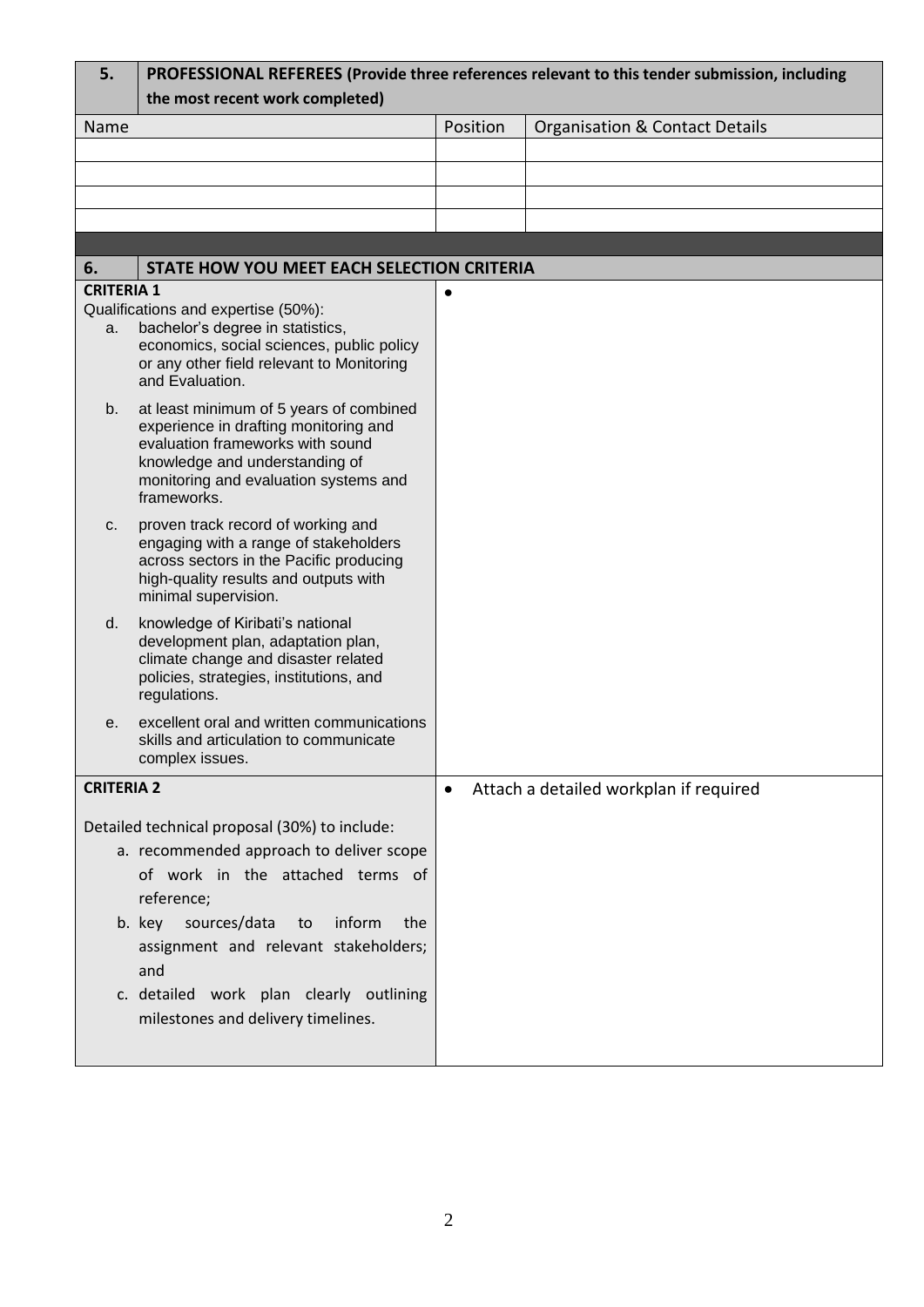| <b>CRITERIA 3</b>                                                                       | Attach a detailed financial proposal is required<br>$\bullet$ |  |  |  |
|-----------------------------------------------------------------------------------------|---------------------------------------------------------------|--|--|--|
| Detailed financial proposal (budget) (20%).                                             |                                                               |  |  |  |
| a. The Financial Proposal to be priced based                                            |                                                               |  |  |  |
| on a work plan. The proposal should be                                                  |                                                               |  |  |  |
| for the fees component only associated                                                  |                                                               |  |  |  |
| with undertaking this work; and                                                         |                                                               |  |  |  |
| b. Any consultations and workshops, local                                               |                                                               |  |  |  |
| travel and any other costs associated with<br>the development of the framework must     |                                                               |  |  |  |
| be identified but not included in the cost                                              |                                                               |  |  |  |
| of the tender proposal.                                                                 |                                                               |  |  |  |
|                                                                                         |                                                               |  |  |  |
|                                                                                         |                                                               |  |  |  |
| 7.<br><b>GENERAL INFORMATION</b>                                                        |                                                               |  |  |  |
| Declaration of close relations<br>to<br>any                                             |                                                               |  |  |  |
| individual who is currently employed at                                                 |                                                               |  |  |  |
| SPREP. Please list name/s and nature of                                                 |                                                               |  |  |  |
| relationship.                                                                           |                                                               |  |  |  |
| Declaration Tenderer has no association with                                            |                                                               |  |  |  |
| exclusion criteria, including<br>bankruptcy,                                            |                                                               |  |  |  |
| fraudulent or negligent practice, violation of                                          |                                                               |  |  |  |
| intellectual<br>property rights,<br>under<br>a -                                        |                                                               |  |  |  |
|                                                                                         |                                                               |  |  |  |
| judgment by the court, misrepresentation,                                               |                                                               |  |  |  |
| corruption, participation in a<br>criminal                                              |                                                               |  |  |  |
| organization, money laundering or terrorist                                             |                                                               |  |  |  |
| financing, child labor, and deficiency in                                               |                                                               |  |  |  |
| capability in complying main obligations.                                               |                                                               |  |  |  |
|                                                                                         |                                                               |  |  |  |
| Declaration Tenderer (and other proposed                                                |                                                               |  |  |  |
| personnel) have not been charged with any                                               |                                                               |  |  |  |
| child related offences                                                                  |                                                               |  |  |  |
|                                                                                         |                                                               |  |  |  |
| Discipline Record (list past employment                                                 |                                                               |  |  |  |
| disciplinary cases or criminal convictions, if                                          |                                                               |  |  |  |
| any)                                                                                    |                                                               |  |  |  |
| 8.<br>ANY OTHER ADDITIONAL INFORMATION APPLICANT WISHES TO SUBMIT                       |                                                               |  |  |  |
|                                                                                         |                                                               |  |  |  |
|                                                                                         |                                                               |  |  |  |
|                                                                                         |                                                               |  |  |  |
|                                                                                         |                                                               |  |  |  |
|                                                                                         |                                                               |  |  |  |
|                                                                                         |                                                               |  |  |  |
| <b>HOW DID YOU LEARN ABOUT THIS TENDER?</b><br>9.                                       |                                                               |  |  |  |
|                                                                                         |                                                               |  |  |  |
|                                                                                         |                                                               |  |  |  |
|                                                                                         |                                                               |  |  |  |
| 10.<br><b>CERTIFICATION &amp; AUTHORISATION:</b>                                        |                                                               |  |  |  |
| All information submitted herewith is true and correct. SPREP has the authority to seek |                                                               |  |  |  |
| verification of any information provided.                                               |                                                               |  |  |  |
|                                                                                         |                                                               |  |  |  |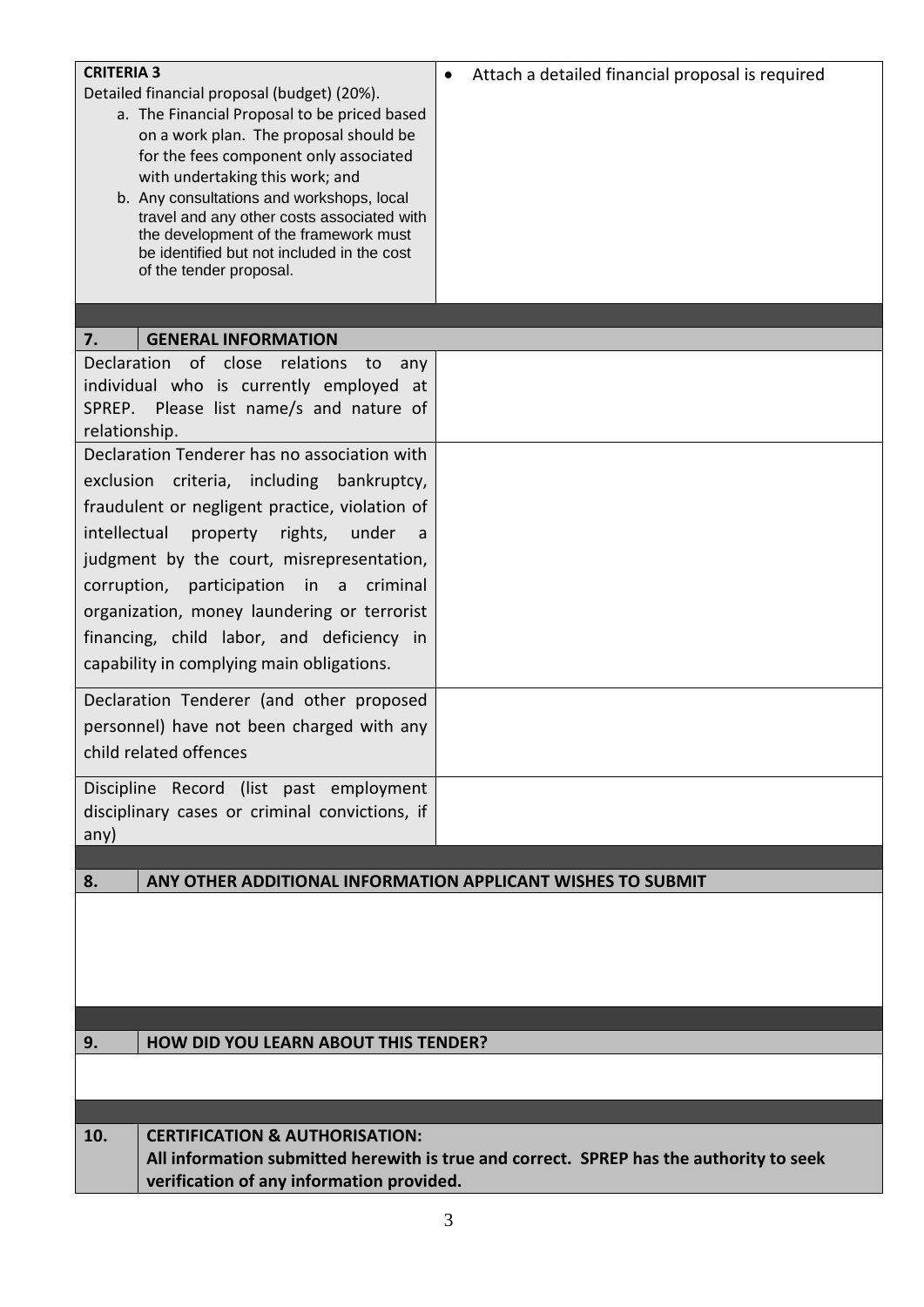| Signature | Date |
|-----------|------|

# **The following documents must be attached to this Tender application form:**

- Curriculum Vitae Principal Contractor & Proposed Personnel
- Detailed Financial Proposal
- Business Licence
- Conflict of Interest Form
- Any other relevant information to support this tender application.